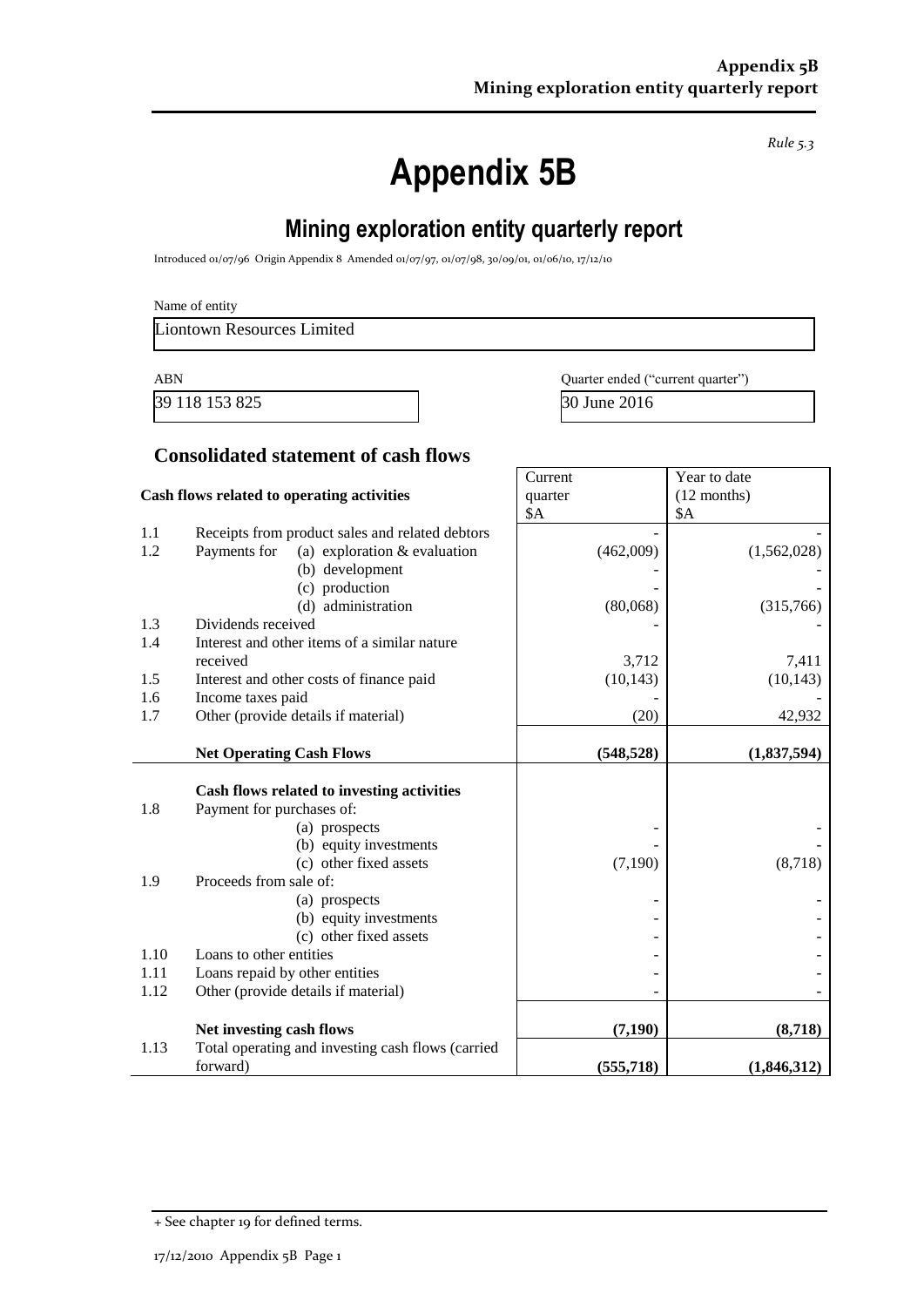| 1.13 | Total operating and investing cash flows<br>(brought forward) | (555, 718) | (1,846,312) |
|------|---------------------------------------------------------------|------------|-------------|
|      | Cash flows related to financing activities                    |            |             |
| 1.14 | Proceeds from issues of shares, options, etc.                 | 7,601      | 2,077,884   |
| 1.15 | Proceeds from sale of forfeited shares                        |            |             |
| 1.16 | Proceeds from borrowings                                      | -          | 350,000     |
| 1.17 | Repayment of borrowings                                       |            |             |
| 1.18 | Dividends paid                                                |            |             |
| 1.19 | Other (application monies held on trust)                      | -          | (690, 554)  |
|      | Net financing cash flows                                      | 7,601      | 1,737,330   |
|      | Net increase (decrease) in cash held                          | (548, 117) | (108,982)   |
| 1.20 | Cash at beginning of quarter/year to date                     | 1,361,101  | 907,882     |
| 1.21 | Exchange rate adjustments to item 1.20                        | (3,842)    | 10,242      |
| 1.22 | Cash at end of quarter                                        | 809,142    | 809,142     |

#### **Payments to directors of the entity and associates of the directors Payments to related entities of the entity and associates of the related entities**

|      |                                                                                    | Current quarter<br>\$A |
|------|------------------------------------------------------------------------------------|------------------------|
| 1.23 | Aggregate amount of payments to the parties included in item 1.2 and<br>item $1.5$ | 96,823                 |
| 1.24 | Aggregate amount of loans to the parties included in item 1.10                     | Nil                    |

1.25 Explanation necessary for an understanding of the transactions

Item 1.23 consists of the salary and superannuation paid to the Managing Director (\$53,700), PAYG and superannuation for non-executive directors (\$6,480), service charges paid to Chalice Gold Mines Ltd (a director related entity) for the provision of corporate services, office rent and technical personnel (\$27,500) and interest paid on commercial terms, in relation to the loan facility of \$350,000 provided by Mr Tim Goyder (refer to Item 1.5).

#### **Non-cash financing and investing activities**

2.1 Details of financing and investing transactions which have had a material effect on consolidated assets and liabilities but did not involve cash flows

The Company issued 23,333,333 fully paid ordinary shares at a deemed issue price of 1.5 cents in settlement of the outstanding loan facility of \$350,000 to Mr Goyder. The issue was approved by the Liontown Shareholders at the Company's General Meeting held on 24 May 2016.

2.2 Details of outlays made by other entities to establish or increase their share in projects in which the reporting entity has an interest

Nil

<sup>+</sup> See chapter 19 for defined terms.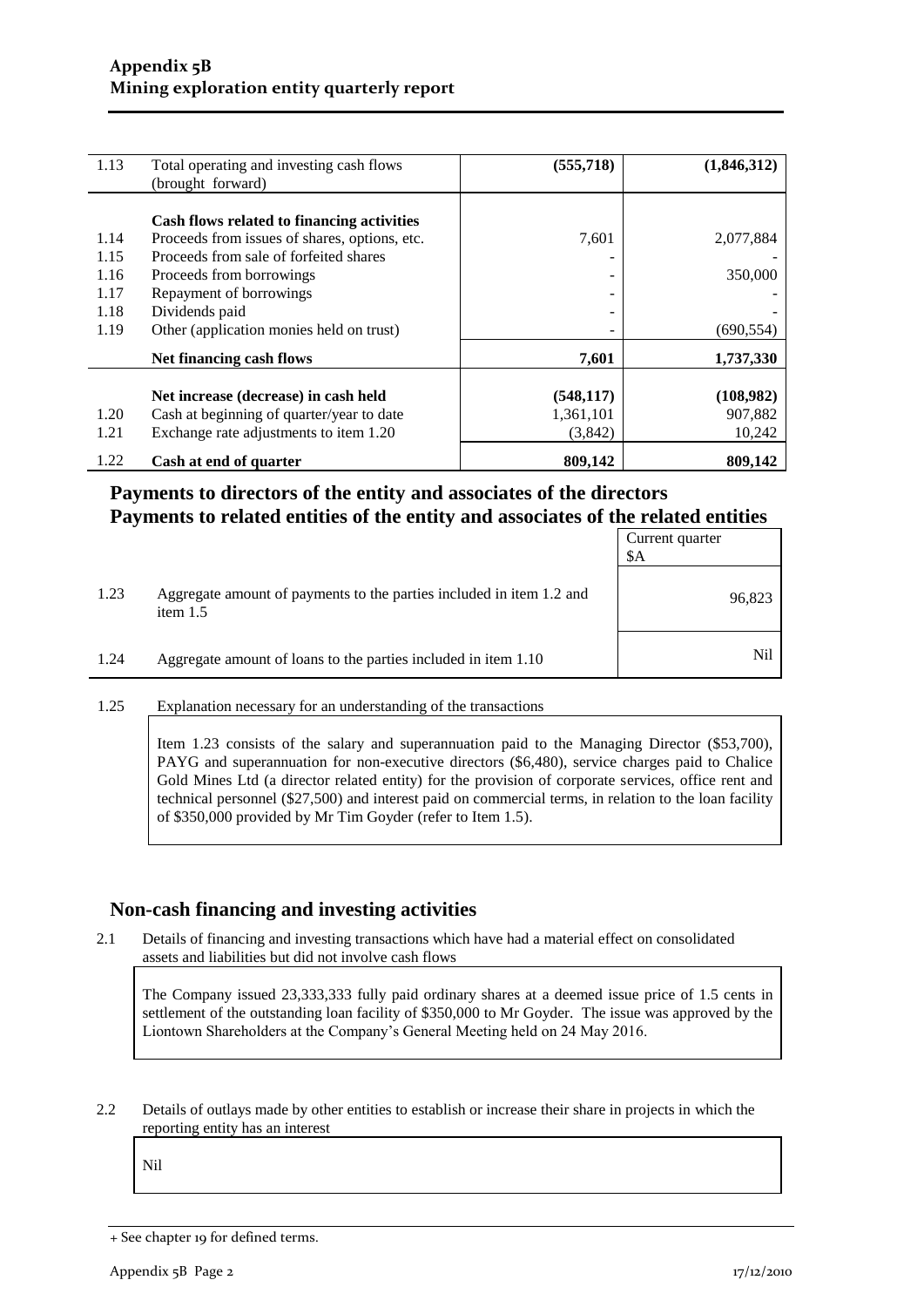$\overline{a}$ 

#### **Financing facilities available**

*Add notes as necessary for an understanding of the position.*

|     |                             | Amount available | Amount used     |
|-----|-----------------------------|------------------|-----------------|
|     |                             | \$A              | \$Α             |
| 3.1 | Loan facilities             | \$0              | \$0             |
| 3.2 | Credit standby arrangements | N <sub>il</sub>  | N <sub>il</sub> |

## **Estimated cash outflows for next quarter**

|     | <b>Total</b>               | 630,000                  |
|-----|----------------------------|--------------------------|
| 4.4 | Administration             | 80,000                   |
| 4.3 | Production                 | $\overline{\phantom{0}}$ |
| 4.2 | Development                | -                        |
| 4.1 | Exploration and evaluation | 550,000                  |
|     |                            | \$A                      |

# **Reconciliation of cash**

|                                                  | Reconciliation of cash at the end of the quarter (as<br>shown in the consolidated statement of cash flows) to<br>the related items in the accounts is as follows. | Current quarter<br>\$Α | Previous quarter<br>\$A |
|--------------------------------------------------|-------------------------------------------------------------------------------------------------------------------------------------------------------------------|------------------------|-------------------------|
| 5.1                                              | Cash on hand and at bank                                                                                                                                          | 809,142                | 1,361,101               |
| 5.2                                              | Deposits at call                                                                                                                                                  |                        |                         |
| 5.3                                              | Bank overdraft                                                                                                                                                    |                        |                         |
| 5.4                                              | Other (application monies held on trust)                                                                                                                          |                        |                         |
| <b>Total: cash at end of quarter</b> (item 1.22) |                                                                                                                                                                   | 809,142                | 1,361,101               |

<sup>+</sup> See chapter 19 for defined terms.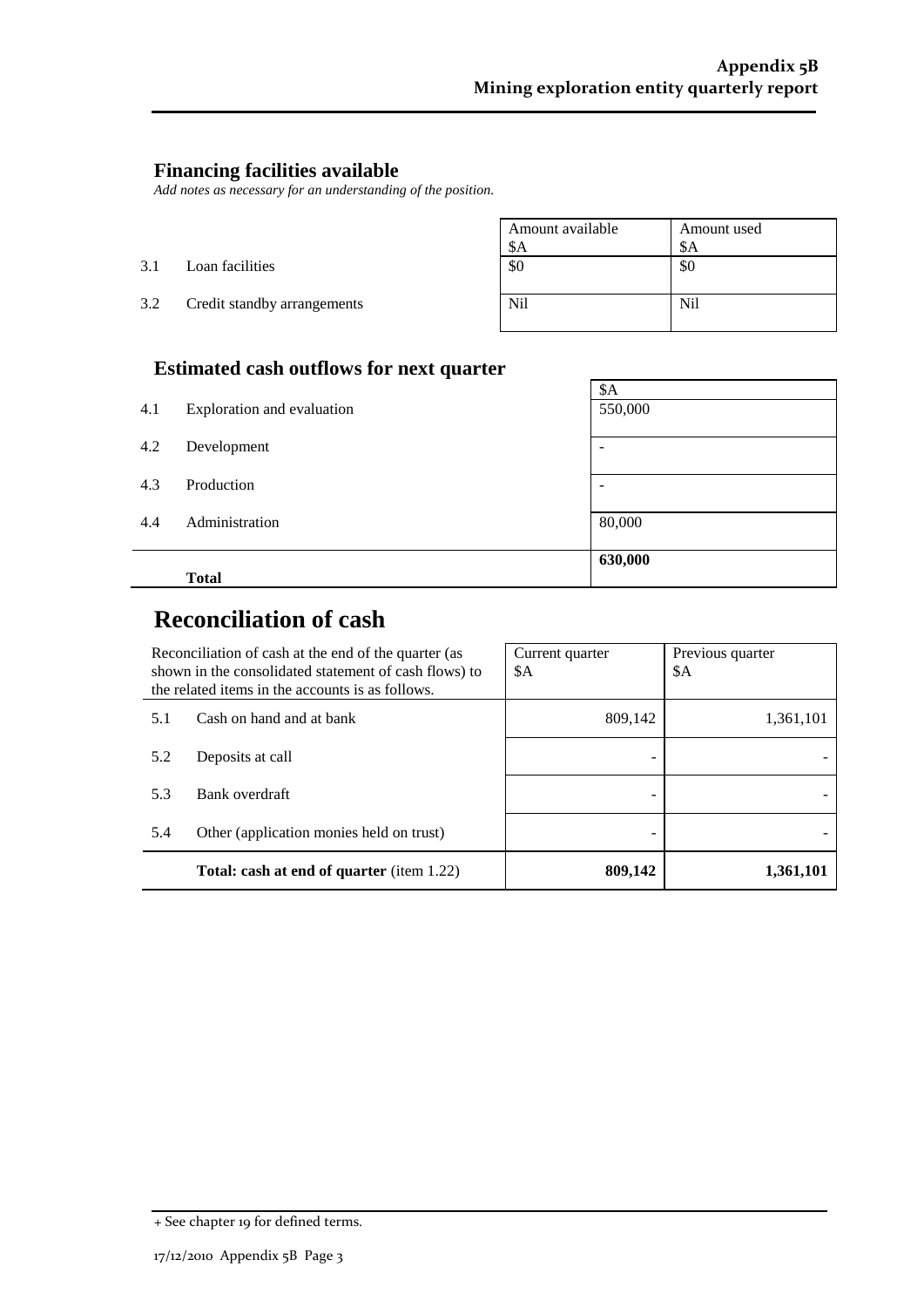## **Changes in interests in mining tenements**

|     |                                                                        | Tenement<br>reference                        | Nature of interest<br>(note (2))                       | Interest at<br>beginning of<br>quarter | Interest at end<br>of quarter |
|-----|------------------------------------------------------------------------|----------------------------------------------|--------------------------------------------------------|----------------------------------------|-------------------------------|
| 6.1 | Interests in mining<br>tenements<br>relinquished,<br>reduced or lapsed | N/A                                          |                                                        |                                        |                               |
| 6.2 | Interests in mining<br>tenements acquired<br>or increased              | <b>Bynoe</b><br>MLN16<br>EMP28651<br>EL29699 | 100%<br>100%<br>100%                                   | $0\%$<br>$0\%$<br>0%                   | 100%<br>100%<br>100%          |
|     |                                                                        | <b>Lake Percy</b><br>EL63/1221-I             | Right to acquire 70%<br>via Joint Venture<br>agreement | 0%                                     | $0\%$                         |

#### **Issued and quoted securities at end of current quarter**

*Description includes rate of interest and any redemption or conversion rights together with prices and dates.*

|     |                                                                         | Total number | Number quoted | Issue price per<br>security (see note<br>$3)$ (cents) | Amount paid up per<br>security (see note 3)<br>(cents) |
|-----|-------------------------------------------------------------------------|--------------|---------------|-------------------------------------------------------|--------------------------------------------------------|
| 7.1 | Preference<br><sup>+</sup> securities<br>(description)                  |              |               |                                                       |                                                        |
| 7.2 | Changes during<br>quarter                                               |              |               |                                                       |                                                        |
|     | (a) Increases<br>through issues                                         | Nil          | Nil           | N/A                                                   | N/A                                                    |
|     | (b) Decreases<br>through returns<br>of capital, buy-                    | <b>Nil</b>   | <b>Nil</b>    | N/A                                                   | N/A                                                    |
|     | backs,<br>redemptions                                                   |              |               |                                                       |                                                        |
| 7.3 | +Ordinary<br>securities                                                 | 696,450,401  | 696,450,101   | N/A                                                   | N/A                                                    |
| 7.4 | Changes during<br>quarter                                               |              |               |                                                       |                                                        |
|     | (a) Increases<br>through                                                | 25,999,999   | 25,999,999    | \$0.015                                               | \$0.015                                                |
|     | issues<br>(b) Decreases<br>through returns<br>of capital, buy-<br>backs | Nil          | Nil           | N/A                                                   | N/A                                                    |
| 7.5 | +Convertible<br>debt securities<br>(description)                        |              |               |                                                       |                                                        |

<sup>+</sup> See chapter 19 for defined terms.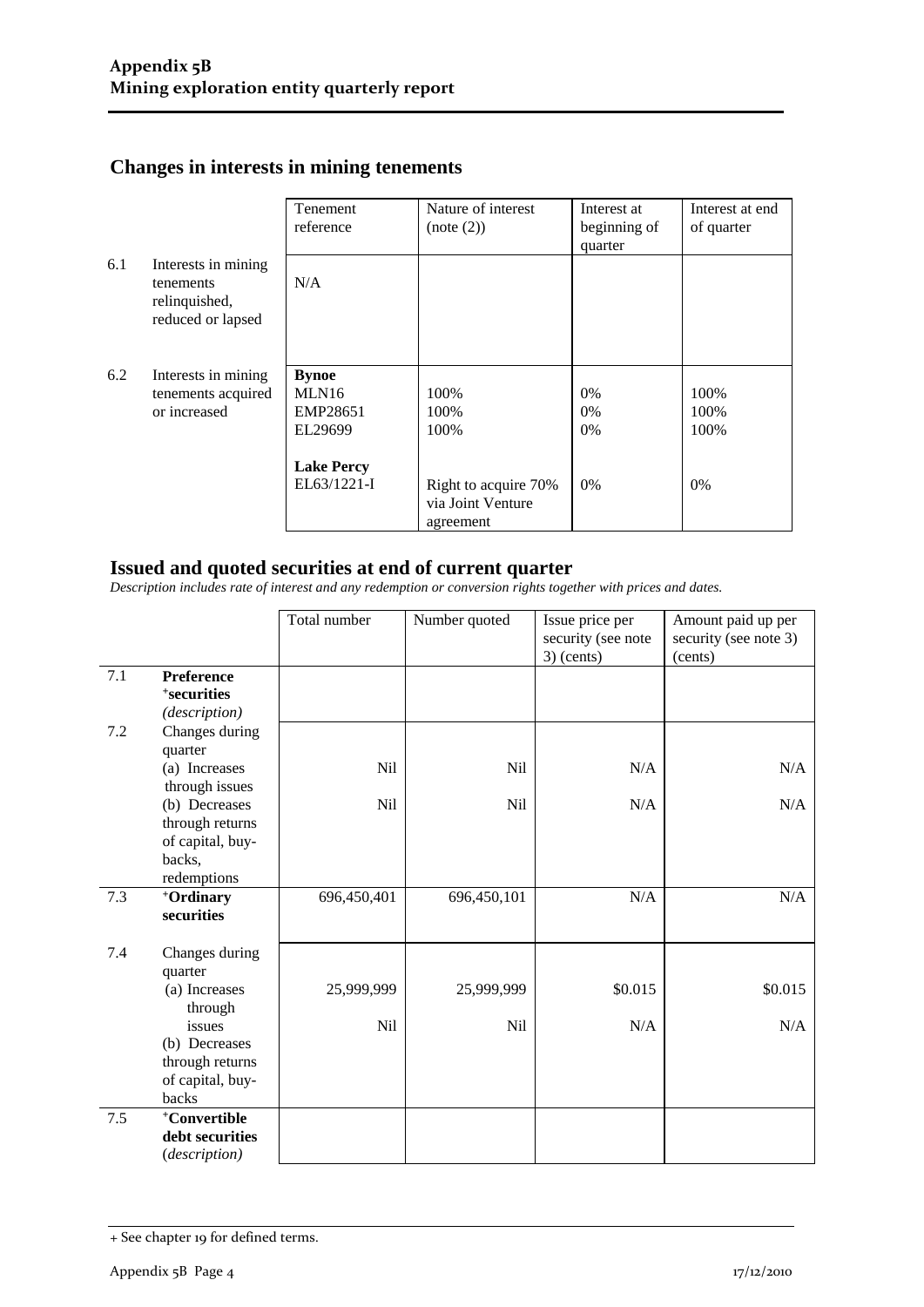| 7.6  | Changes during                     |                        |            |                        |                                  |
|------|------------------------------------|------------------------|------------|------------------------|----------------------------------|
|      | quarter                            |                        |            |                        |                                  |
|      | (a) Increases<br>through issues    | Nil                    | Nil        | N/A                    | N/A                              |
|      | (b) Decreases                      | Nil                    | Nil        | N/A                    | N/A                              |
|      | through                            |                        |            |                        |                                  |
|      | securities                         |                        |            |                        |                                  |
|      | matured,                           |                        |            |                        |                                  |
|      | converted                          |                        |            |                        |                                  |
| 7.7  | Options<br>(description and        |                        |            |                        |                                  |
|      | conversion                         |                        |            |                        |                                  |
|      | factor)                            |                        |            |                        |                                  |
|      | <b>Listed options</b>              |                        |            |                        |                                  |
|      |                                    | Nil                    | Nil        | N/A                    | N/A                              |
|      | <b>Unlisted options</b>            |                        |            |                        |                                  |
|      |                                    |                        |            | Exercise price         | Expiry date                      |
|      |                                    | 2,000,000              | Nil        | \$0.01727              | 30 November 2016                 |
|      |                                    | 2,000,000              | Nil<br>Nil | \$0.02302<br>\$0.05000 | 30 November 2016<br>30 June 2017 |
|      |                                    | 1,850,000<br>8,800,000 | Nil        | \$0.03500              | 31 March 2021                    |
| 7.8  | Issued during                      |                        |            |                        |                                  |
|      | quarter                            | 6,000,000              | Nil        | \$0.03500              | 31 March 2021                    |
| 7.9  | <b>Listed Options</b>              |                        |            |                        |                                  |
|      | <b>Exercised</b> during            |                        |            | Exercise price         |                                  |
|      | quarter                            | Nil                    | Nil        | N/A                    | N/A                              |
|      | <b>Unlisted</b>                    |                        |            |                        |                                  |
|      | <b>Options</b>                     |                        |            |                        |                                  |
|      | <b>Exercised</b> during<br>quarter | Nil                    | Nil        | N/A                    | N/A                              |
| 7.10 | <b>Listed Options</b>              |                        |            | Exercise price         | Expiry date                      |
|      | <b>Expired during</b>              | Nil                    | Nil        | N/A                    | N/A                              |
|      | quarter                            |                        |            |                        |                                  |
|      | <b>Unlisted</b>                    |                        |            |                        |                                  |
|      | <b>Options</b>                     |                        |            |                        |                                  |
|      | Expired during                     | Nil                    | Nil        | N/A                    | N/A                              |
| 7.11 | quarter<br><b>Debentures</b>       |                        |            |                        |                                  |
|      | (totals only)                      | Nil                    | Nil        |                        |                                  |
| 7.12 | <b>Unsecured</b>                   |                        |            |                        |                                  |
|      | notes (totals                      |                        |            |                        |                                  |
|      | only)                              |                        |            |                        |                                  |
|      |                                    | Nil                    | Nil        |                        |                                  |

<sup>+</sup> See chapter 19 for defined terms.